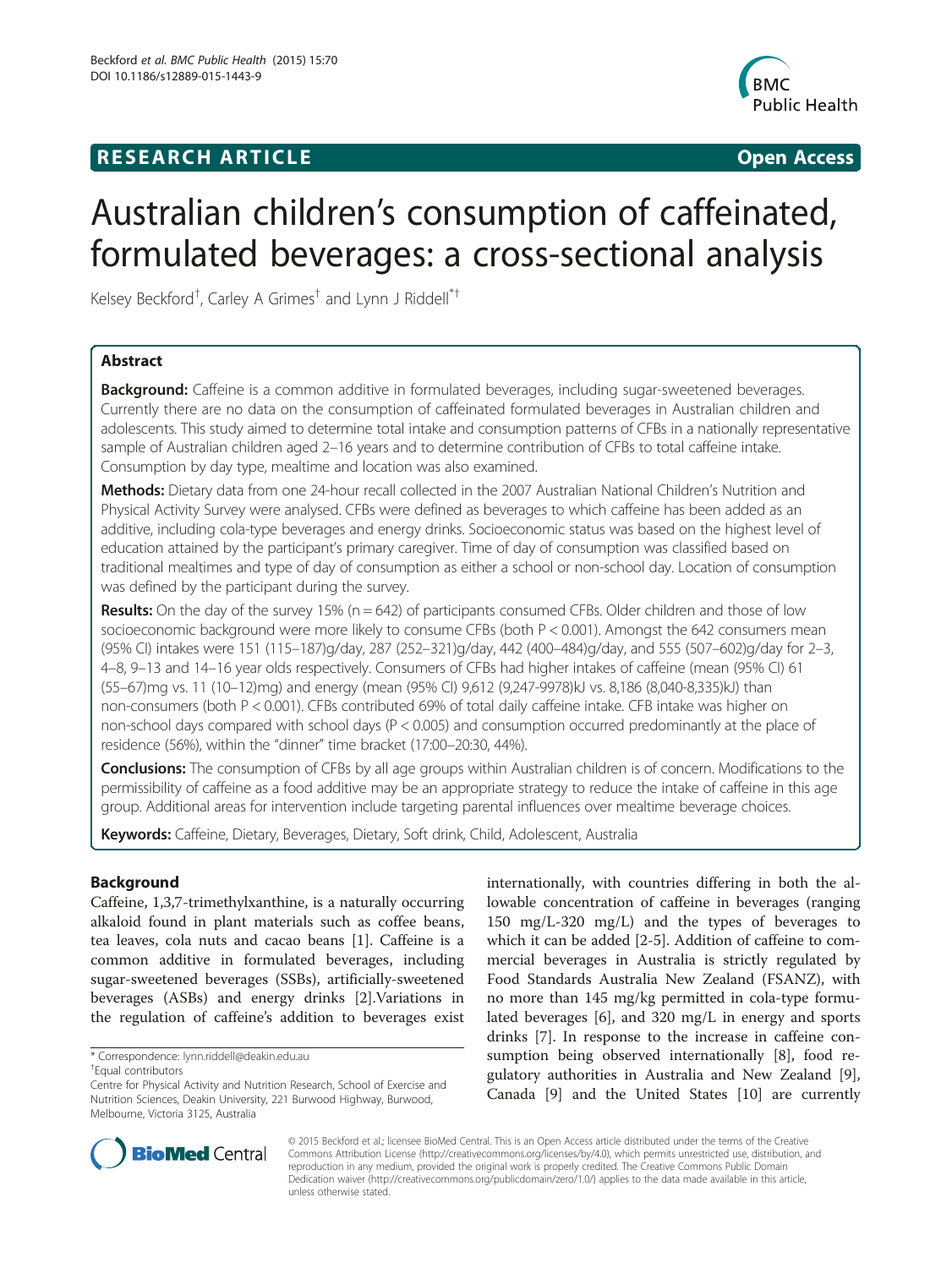reviewing their country specific regulations concerning caffeine as an additive to food products.

Both the naturally occurring and artificial forms of caffeine exert similar physiological effects on humans, as there is no difference in the chemical structure between the two forms [\[1](#page-8-0)]. In modest doses of up to 400 mg, caffeine consumption has been associated with positive post-ingestive effects on mood, alertness and performance in adults [[11](#page-8-0)]. However consumption at doses above these levels may result in increased anxiety levels as well as decreased physical and cognitive performance [[12\]](#page-8-0). Currently there are no recognised health-based guidance values on recommended daily intakes for caffeine in Australia and New Zealand, however a recent review by the FSANZ caffeine expert working group found that doses of caffeine at approximately 3 mg per kilogram of bodyweight led to increased anxiety levels in children [[2\]](#page-8-0). This is similar to recommendations made by Health Canada that children under twelve years of age should not consume more than 2.5 mg per kilogram of bodyweight [\[9\]](#page-8-0). Using the current Australian National Health and Medical Research Council's reference ranges for bodyweight [\[13\]](#page-8-0), this would equate to approximately 39–171 mg of caffeine for 2–16 year olds.

Studies from the UK, US and Canada in children and adolescents have shown that formulated beverages are the most commonly consumed form of caffeine amongst children and adolescents [\[14](#page-8-0)-[16\]](#page-8-0). This is concerning as these beverages are often energy-rich, and nutrient poor [[17\]](#page-8-0), and have been linked with adverse health outcomes in children and adolescents, including dental caries [\[18](#page-8-0)], bone health [[19](#page-8-0)], and in the case of SSBs, overweight and obesity [[20](#page-8-0)[-23](#page-9-0)]. Manufacturers claim that caffeine is added formulated beverages, including ASBs and SSBs, as a flavouring agent [\[24\]](#page-9-0). This has been questioned by researchers, who have determined that most consumers are unable to detect caffeine in beverages on the basis of taste [\[17](#page-8-0)[,25](#page-9-0)]. Hence it has been hypothesised that caffeine is added to beverages in order to promote repeat consumption, due to the mildly addictive nature of the caffeine compound [[26\]](#page-9-0). Repeat consumption of energyrich, nutrient poor SSBs, promoted by caffeine, could potentially lead to increased quantities being consumed, and, in turn, an increased risk of adverse health outcomes [[26](#page-9-0),[27](#page-9-0)].

At present there are no data available regarding intake of caffeinated, formulated beverages (CFBs) in Australian children and adolescents. Given the potential adverse health outcomes associated with high intakes of these beverages, monitoring of CFB intake in children is important. The aims of this study were: i) to determine intake of CFBs, where caffeine has been added as an ingredient, and subtypes of these beverages (i.e. ASBs, SSBs, and energy drinks) in a nationally representative

sample of Australian children aged 2–16 years; ii) to determine the contribution of these beverages to total caffeine intake and; iii) to examine where (location) and when (meal times and school day vs. weekend day) CFBs are consumed.

## **Methods**

## Study design

This study used data collected from the 2007 Australian Children's Nutrition and Physical Activity Survey (CNPAS). CNPAS was a cross-sectional study on children's dietary and physical activity behaviours. Full details of the CNPAS sampling and survey methodologies have been previously reported [\[28\]](#page-9-0), as has our own analysis of these data [[29](#page-9-0)]. In brief, a nationally representative sample of 4,487 children aged 2–16 years were recruited for the survey, using a multistage quota sampling framework [\[28\]](#page-9-0). Data were collected between February and August 2007. Ethics was approved for this survey by the National Health and Medical Research Council Registered Ethics Committees of Commonwealth Scientific and Industrial Research Organisation and the University of South Australia. For all participants consent was obtained from the primary caregiver. In addition, in those aged 14–16 years assent was obtained [[28](#page-9-0)].

#### Anthropometry

Height and weight were collected using standardized protocols [[28\]](#page-9-0). Body Mass Index (BMI) was calculated as weight (kg) divided by height  $(m^2)$ . Weight status was determined using the International Obesity Task Force cut-off points for BMI for children [\[30,31\]](#page-9-0).

## 24-hour dietary recall

Dietary data were collected using a computer assisted 3-pass 24-hour dietary recall, during which time all data pertaining to the time and location of consumption of each food and beverage item were collected [[28\]](#page-9-0). Portion sizes were estimated by using a validated food model booklet and standard household measures. The 24-hour dietary recall was conducted with the primary caregiver of participants aged <9 years and with the study child in participants aged 9 years and over [\[28](#page-9-0)]. The three-pass dietary recall method is a standardised procedure used in Australian and New Zealand national nutrition surveys, including a national survey of New Zealand schoolchildren 5–14 years of age [\[32](#page-9-0)]. Further details of the dietary collection methodology can be found in the CNPAS user guide [\[28](#page-9-0)]. Energy and caffeine intakes were determined using the AUSNUT2007 nutrient composition database, which was specifically developed for the CNPAS [[33\]](#page-9-0).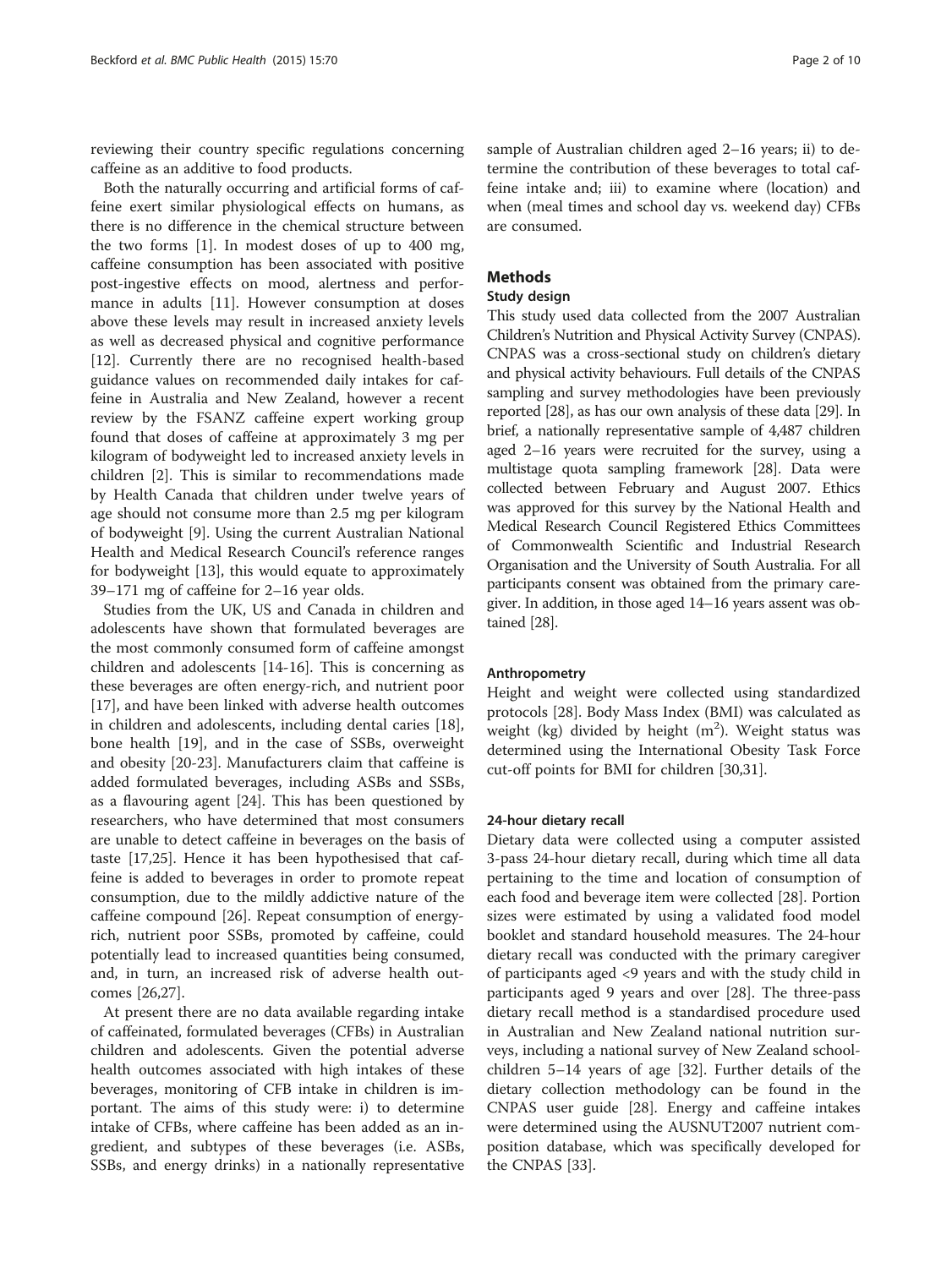## Definition of day type, meal times and location of consumption

The type of day on which each participant recalled their dietary intake for was recorded as a weekday, weekend, public holiday or school holiday. In the current analysis non-school days were defined as a weekend, public holiday or school holiday day and school days were defined as a weekday. In the absence of participant defined meal times, classification was based on the time of reported consumption. Meal times were defined as follows: breakfast: 05:00 – 08:59, morning tea 09:00 – 11:29, lunch: 11:30 – 13:59, afternoon tea: 14:00 – 16:59, dinner: 17:00 – 20:29 and supper: 20:30 onwards. Location of consumption was defined by the participant during the 24 hour recall as either: i) place of residence: incorporating "home" and "other residence", for example a family member or friend's home, ii) place of purchase, iii) institution, iv) during a leisure activity, v) during transport and vi) other/no data available.

## Beverage classification

The CNPAS food group coding system [[28\]](#page-9-0) was used to classify beverage items consumed during the survey. All food items consumed on the day of the survey were assigned an eight-digit food code, which linked each food item to nutrient information within the AUSNUT2007 nutrient composition database [[33](#page-9-0)]. More details on the development of these codes can be found in the AUSNUT 2007 explanatory notes.

Formulated beverages were defined as all beverages, including caffeinated and non-caffeinated, falling within the "soft drinks and flavoured mineral waters" and "electrolyte, energy and fortified drinks" food code categories [[34\]](#page-9-0). Aggregation of the volume of these beverages consumed (g/day) allowed for the determination of total formulate beverage intake. In addition, the proportion of total soft drink consumed as CFBs was calculated. CFBs were defined as formulated beverages to which caffeine has been added as an ingredient in accordance with the FSANZ Food Standards Code, which restricts caffeine's use as an additive to cola based beverages and energy drinks [[6](#page-8-0),[7\]](#page-8-0). Beverages in which caffeine occurs naturally (e.g. tea, coffee, chocolate beverages) were excluded from the CFB definition. The AUSNUT2007 database was examined to determine all beverages consumed on the day of the survey which contained added caffeine, as indicated by the caffeine content of beverages and ingredients list. The amount of these beverages were aggregated to determine total CFB consumption (g/day) as well as caffeine contribution from CFBs (mg/day). Proportion of total caffeine consumed from CFBs was then calculated. Daily caffeine contribution from all beverage sources was determined by aggregating the amount of caffeine consumed from beverages within the "non-

alcoholic beverages" food group. This amount was then deducted from total daily caffeine intake, to determine caffeine intake from food sources.

Participants who consumed any CFB (i.e. >0 g) on the day of the survey were classified as a CFB consumer. CFBs were further broken down into different sub-types; including energy drink and non-energy drink (including soft drink and electrolyte beverages) categories. The AUSNUT2007 database was used to define beverages as artificially-sweetened (AS) if labelled 'intense sweetened', for example "soft drink, cola flavour, intense sweetened", which includes beverages marketed as 'sugar free' such as Coca-Cola zero or Pepsi max. If this was not specifically defined within the database, for instance "soft drink, cola flavour", the beverages were assumed to be sugar sweetened (SS), and labelled as such [\[34](#page-9-0)].

### Data analysis

All data were analysed using STATA/SE software (version 12.0, Statacorp, College Station, Texas). Statistical significance was set at  $P < 0.05$ . To account for the complex sampling frame of the CNPAS the Stata svy command was used, specifying cluster variable (post code), stratum variable (region), and population weightings (age, gender, region).

Frequency (n) and weighted percentages were used to determine the proportion of participants consuming CFBs per capita and stratified by gender, age group, SES, and weight status category. Chi-squared tests were used to assess differences in CFB consumption across categorical variables. Descriptive statistics, mean (95% CI), median (IQR), 90th percentile, and range were used to describe CFB (g/day) (total, AS-CFB and SS-CFB), soft drink (g/day) and caffeine intake (mg/day), in the whole sample as well as stratified by age group, gender and SES. Independent T-tests were used to determine significant differences in total caffeine and energy intakes between consumers and non-consumers of CFB. Histograms and box and whisker plots were used to assess the normality of CFB intake data. On review it was determined that CFB intake (g/day) was highly skewed, hence in addition to reporting CFB consumption per capita, CFB intake was also reported within consumers only.

Within the consumers' only data, independent t-tests were used to examine differences in intakes by gender and day type, and linear regression analysis was used to assess differences in intakes across age groups and SES categories.

## Results

## Participant characteristics

Table [1](#page-3-0) describes the main demographic characteristics and overall energy and caffeine intakes of participants. Overall, 78% of consumers reported consuming caffeine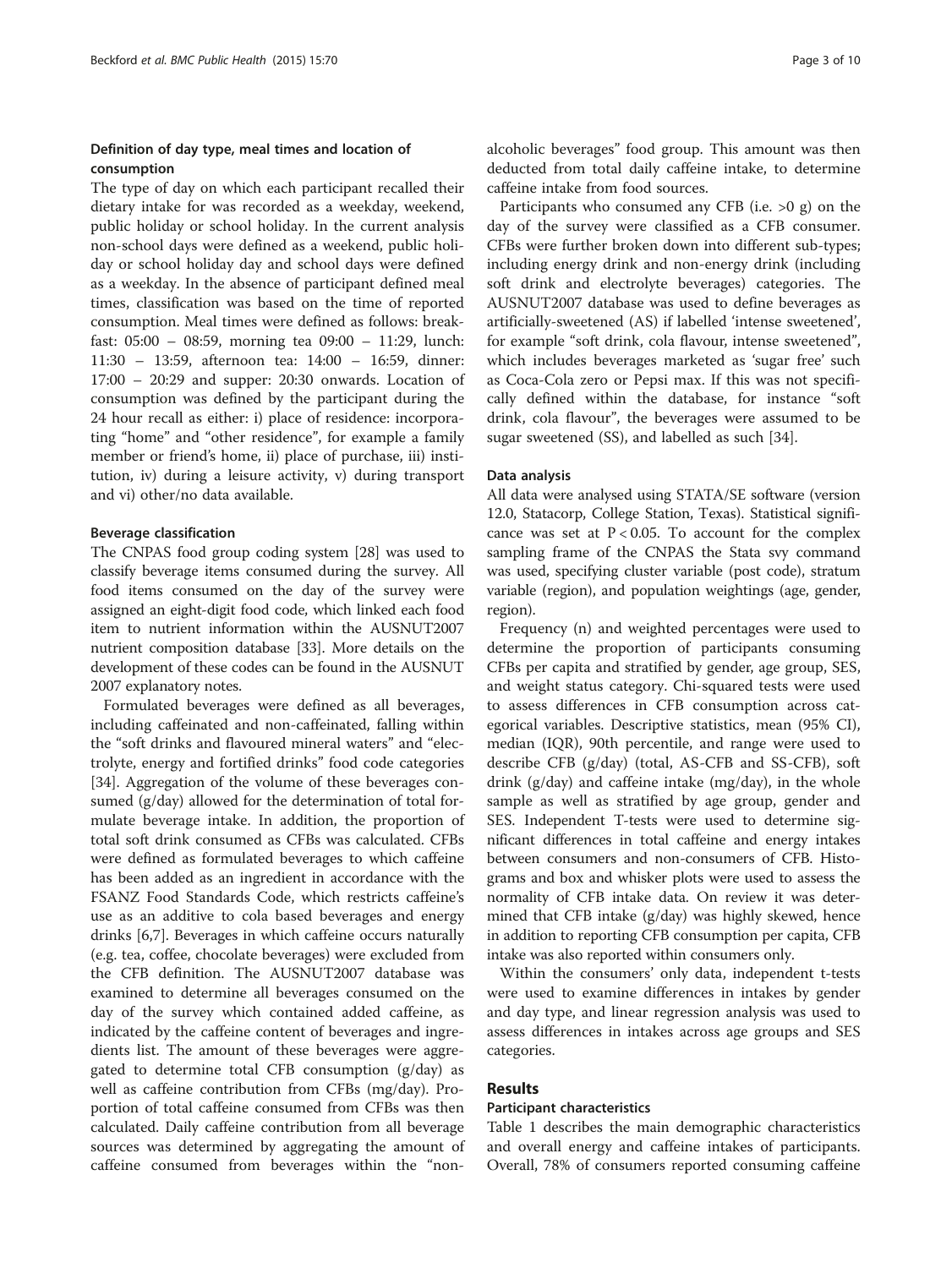| Demographic characteristic/<br><b>Nutrient intake</b> | Total sample,<br>$n\left(\%\right)^{a}$ | CFB consumer,<br>$n\left(\%\right)^{a}$ | CFB non-consumer,<br>$n\left(\%right)^{a}$ | P <sub>p</sub> |
|-------------------------------------------------------|-----------------------------------------|-----------------------------------------|--------------------------------------------|----------------|
| No. of participants                                   | 4487                                    | 642(15)                                 | 3845(85)                                   |                |
| Gender                                                |                                         |                                         |                                            |                |
| Male                                                  | 2249(51)                                | 351(55)                                 | 1898(50)                                   | 0.06           |
| Female                                                | 2238(49)                                | 291(45)                                 | 1947(50)                                   |                |
| Age group (years)                                     |                                         |                                         |                                            |                |
| $2 - 3$                                               | 1071(12)                                | 48(3)                                   | 1023(14)                                   | < 0.001        |
| $4 - 8$                                               | 1216(34)                                | 105(20)                                 | 1111(36)                                   |                |
| $9 - 13$                                              | 1110(33)                                | 204(41)                                 | 906(32)                                    |                |
| $14-16$                                               | 1090(21)                                | 285(36)                                 | 805(18)                                    |                |
| <b>SES category</b>                                   |                                         |                                         |                                            |                |
| Low                                                   | 1414(30)                                | 253(38)                                 | 1161(29)                                   | < 0.001        |
| Mid                                                   | 1583(36)                                | 232(37)                                 | 1351(36)                                   |                |
| High                                                  | 1490(34)                                | 157(25)                                 | 1333(35)                                   |                |
| Weight classification <sup>c</sup>                    |                                         |                                         |                                            |                |
| <b>Underweight</b>                                    | 212(5)                                  | 30(5)                                   | 182(5)                                     | 0.008          |
| <b>Healthy weight</b>                                 | 3267(72)                                | 434(66)                                 | 2833(74)                                   |                |
| Overweight                                            | 761(17)                                 | 119(19)                                 | 642(17)                                    |                |
| Obese                                                 | 247(6)                                  | 59(10)                                  | 188(5)                                     |                |
| Energy intake (kJ/day),                               |                                         |                                         |                                            | < 0.001        |
| Mean                                                  | 8394                                    | 9613                                    | 8187                                       |                |
| (95% CI)                                              | $(8250 - 8537)$                         | $(9247 - 9977)$                         | $(8039 - 8335)$                            |                |
| Total Caffeine intake (mg/day),                       |                                         |                                         |                                            | < 0.001        |
| Mean                                                  | 18                                      | 61                                      | 11                                         |                |
| (95% CI)                                              | $(17 - 20)$                             | $(55 - 67)$                             | $(10-12)$                                  |                |
| Total Caffeine intake (mg/kg) <sup>d</sup>            |                                         |                                         |                                            | < 0.001        |
| Mean                                                  | 0.43                                    | 1.33                                    | 0.27                                       |                |
| (95% CI)                                              | $(0.39 - 0.46)$                         | $(1.20 - 1.45)$                         | $(0.25 - 0.30)$                            |                |

<span id="page-3-0"></span>Table 1 Demographic characteristics and nutrient intake in Australian children aged 2–16 years by consumption of CFB (n = 4487)

CFB - Caffeinated, formulated beverage; SES - Socioeconomic Status.

% weighted for age, gender and region; <sup>b</sup>P values determined using <sub>X</sub>2 and independent t-test; <sup>c</sup>Weight classification based on the International Obesity Task Force BMI reference cutoffs [[30,31](#page-9-0)]; <sup>d</sup>mg/kg bodyweight of participant.

on the day of the survey (data not shown), with 15% of participants classified as CFB consumers. Older children were more likely to consume CFBs than younger children  $(P < 0.001)$ , and children from a low SES background were more likely to consume CFBs compared with those from a high SES background  $(P = 0.001,$ Table 1). There was a significant association between weight status and CFB consumption, whereby CFB consumers were more likely to be overweight or obese  $(P = 0.008,$  Table 1). CFB consumers had significantly higher caffeine and energy intakes, compared with nonconsumers (P < 0.001, Table 1). Total caffeine intake per kilogram bodyweight was also found to be significantly higher amongst CFB consumers than non-consumers (P < 0.001, Table 1).

## Dietary sources of caffeine: all participants

Including all participants, mean caffeine intake was 18 mg/day (Table 1). By age group caffeine intakes (mean (95% CI) mg/day) were 3 (2.9-3.8), 8 (7.2-9.0), 19 (17.1-21.4), and 42 (37.3-46.1) in 2–3, 4–8, 9–13, and 14–16 years, respectively. The majority of caffeine was consumed through beverages (81%) and the remainder (19%) from food sources (Figure [1](#page-4-0)). A brief examination of the AUSNUT2007 database revealed that food sources of caffeine included items such as baked products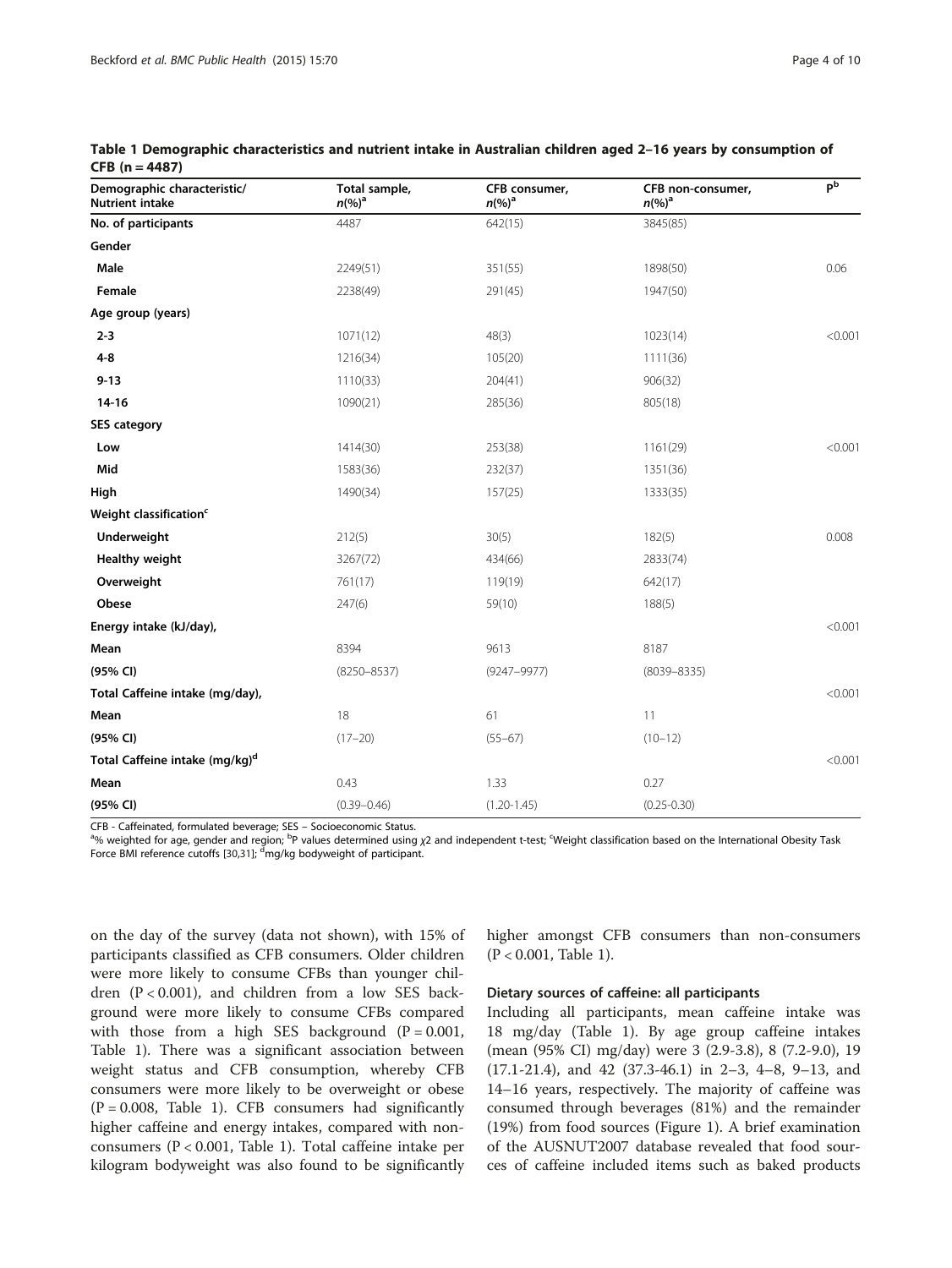<span id="page-4-0"></span>

containing chocolate or cocoa powder. CFBs contributed 34% to daily caffeine intake (Table 2).

## CFB intake: all participants

Table 2 describes CFB consumption per capita by age group. Average intake was 6 g/day in 2–3 year olds and 140 g/day in 14–16 year olds. The 90th percentiles of intake were 0, 0, 391, and 522 g/day in 2–3, 4–8, 9–13, and 14–16 year age groups, respectively. The proportion of formulated beverages which were caffeinated was higher with increasing age, accounting for just over half of all formulated beverages consumed by 14–16 year olds (Table 2). The majority of CFB consumed was of the sugar-sweetened variety (75-80%).

#### CFB intake: CFB consumers only

Table [3](#page-5-0) shows beverage consumption data for the CFB consumers  $(n = 642)$ . Males had significantly higher CFB intakes than females (mean (95% CI) 475 (442–508) g/day vs. 400 (362–437) g/day, P < 0.002). CFB accounted for 83% of all formulated beverages consumed and older children were found to have significantly higher intakes of CFB, compared to younger children  $(P < 0.001)$ . The majority of CFB consumed was sugar-sweetened, with 75-80% of CFBs consumed as SS-CFB.

Figure [2](#page-5-0) shows the range of CFB intakes in consumers only. Median (IQR) intakes were 125 (78–176), 261 (170–391), 391 (261–569), and 411 (375–657) g/day for the  $2-3$ ,  $4-8$ ,  $9-13$ , and  $14-16$  year old age groups respectively. The 90th percentiles of intake were 304, 513, 750, and 1,043 g/day with maximum intakes reaching 433, 1,000, 2,013, and 2,347 g/day for each of the four age groups respectively. Of the top tenth percentile of CFB consumers  $(n = 64)$ , median (IQR) intake of total daily caffeine was 104 (82–127) mg/day. The majority (69%) of the consumers within the top tenth percentile fell within the 14–16 year old age group. Within CFB consumers there was no difference in actual intake (g/d)

| Table 2 CFB consumption in Australian children aged 2–16 years, by age group: total population (n = 4487) |  |  |  |  |
|-----------------------------------------------------------------------------------------------------------|--|--|--|--|
|-----------------------------------------------------------------------------------------------------------|--|--|--|--|

| <b>CFB</b> consumption                                  | All $(n = 4487)$ | Age group       |                  |                   |                    |
|---------------------------------------------------------|------------------|-----------------|------------------|-------------------|--------------------|
|                                                         |                  | $2-3(n = 1071)$ | $4-8$ (n = 1216) | $9-13$ (n = 1110) | $14-16$ (n = 1090) |
| CFB intake (g/day)                                      |                  |                 |                  |                   |                    |
| Mean                                                    | 64               | 6               | 24               | 79                | 140                |
| (95% CI)                                                | $(56 - 71)$      | $(4-9)$         | $(18 - 30)$      | $(61 - 96)$       | $(119 - 162)$      |
| Proportion of caffeine from CFB (%)*                    | 34               | 17              | 28               | 38                | 33                 |
| Proportion of total formulated<br>beverages as CFB (%)* | 44               | 24              | 34               | 40                | 55                 |
| Proportion of all CFB as SS-CFB (%)*                    | 77               | 75              | 79               | 80                | 75                 |
| Proportion of all CFB as AS-CFB (%)*                    | 23               | 25              | 21               | 20                | 25                 |

CFB – Caffeinated, formulated beverage; SS-CFB – Sugar-sweetened caffeinated formulated beverage; AS-CFB - Artificially-sweetened caffeinated, formulated beverage.

\*Population proportion data – no measure of variability (i.e. 95% CI) available.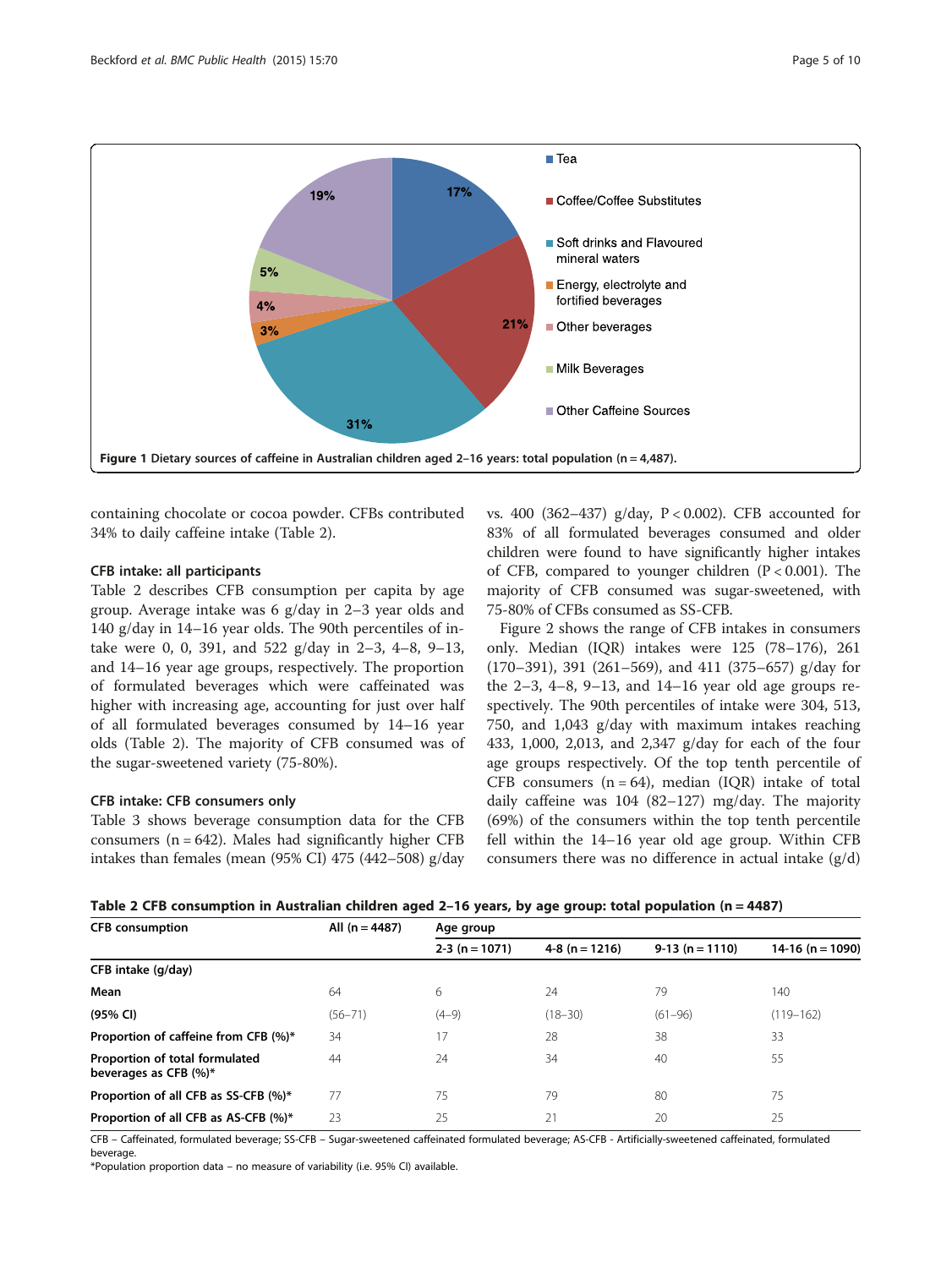| <b>CFB</b> consumption                                      | All $(n = 642)$ | Age group      |                 |                  |                 |
|-------------------------------------------------------------|-----------------|----------------|-----------------|------------------|-----------------|
|                                                             |                 | $2-3$ (n = 48) | $4-8$ (n = 105) | $9-13$ (n = 204) | 14-16 (n = 285) |
| CFB intake (g/day),                                         |                 |                |                 |                  |                 |
| Mean                                                        | 441             | 151            | 287             | 442              | $555^{\circ}$   |
| (95% CI)                                                    | $(413 - 469)$   | $(115 - 187)$  | $(252 - 321)$   | $(400 - 484)$    | $(507 - 602)$   |
| Caffeine from CFB (mg/d)                                    |                 |                |                 |                  |                 |
| Mean                                                        | 42              | 14             | 27              | 41               | 55 <sup>a</sup> |
| (95% CI)                                                    | $(39 - 45)$     | $(11 - 17)$    | $(22 - 31)$     | $(37-44)$        | $(48-62)$       |
| Proportion of caffeine from CFB (%)*                        | 69              | 73             | 74              | 73               | 65              |
| <b>Proportion total formulated</b><br>beverages as CFB (%)* | 83              | 81             | 86              | 84               | 81              |
| Proportion of CFB as SS-CFB (%)*                            | 72              | 75             | 79              | 80               | 75              |
| Proportion of CFB as AS-CFB (%)*                            | 23              | 25             | 21              | 20               | 25              |

<span id="page-5-0"></span>

| Table 3 CFB consumption in Australian children aged 2–16 years, by age group: CFB consumers only (n = 642) |  |  |  |
|------------------------------------------------------------------------------------------------------------|--|--|--|
|------------------------------------------------------------------------------------------------------------|--|--|--|

CFB – Caffeinated, formulated beverage; SS-CFB – Sugar-sweetened caffeinated, formulated beverage; AS-CFB – Artificially-sweetened caffeinated, formulated beverage.

\*Population proportion data – no measure of variability (i.e. 95% CI) available. <sup>a</sup>

 $a$ Linear regression with age group entered as an indicator variable  $P < 0.001$ .

of CFBs consumed across the three SES categories (Table [4,](#page-6-0)  $P = 0.2$ ), with the proportion of total formulated beverages as caffeinated beverages also remaining stable (~83%). Approximately 97% of all CFBs were consumed as non-energy drinks (i.e. soft drinks and electrolyte beverages), with 73% consumed as sugar-sweetened non-energy drinks (data not shown).

## Consumption of CFB by type of day, meal time and location: CFB consumers only

## Type of day

CFB consumers were significantly more likely to report consuming CFBs on a non-school day compared to a school day ( $P < 0.001$ ). In addition, the amount of CFB consumed (g/day) was significantly higher on non-

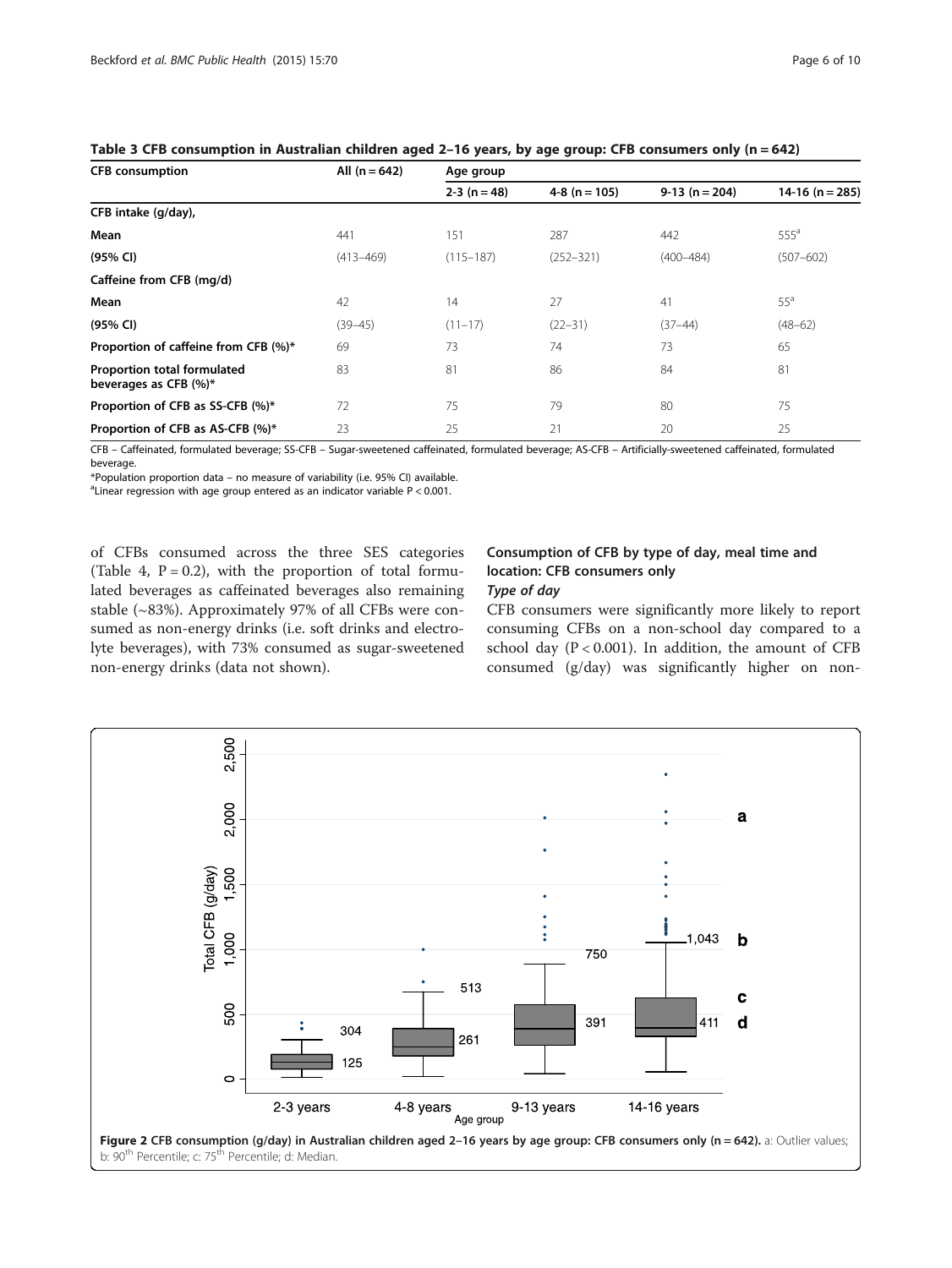<span id="page-6-0"></span>Table 4 CFB consumption in Australian children aged 2–16 years by socioeconomic status category: CFB consumers only  $(n = 642)$ 

| <b>CFB</b> consumption                 | <b>SES category</b>    |                        |                                |  |  |
|----------------------------------------|------------------------|------------------------|--------------------------------|--|--|
|                                        | Low SES<br>$(n = 253)$ | Mid SES<br>$(n = 232)$ | <b>High SES</b><br>$(n = 157)$ |  |  |
| CFB intake (g/day)                     |                        |                        |                                |  |  |
| Mean                                   | 420                    | 461                    | 445                            |  |  |
| (95% CI)                               | $(390 - 450)$          | $(408 - 514)$          | $(400 - 490)$                  |  |  |
| <b>Caffeine from CFB</b><br>(mq/day)   |                        |                        |                                |  |  |
| Mean                                   | 40                     | 45                     | 42                             |  |  |
| (95%CI)                                | $(37-43)$              | $(39 - 51)$            | $(38 - 47)$                    |  |  |
| % Total Formulated<br>beverages as CFB | 79                     | 86                     | 85                             |  |  |

CFB – Caffeinated, formulated beverage; SES – Socioeconomic Status.

school days, when compared to school days ( $P < 0.005$ , Table 5).

## Meal time

The majority of CFBs were consumed between 17:00– 20:30 (44%), followed by 11:30–13:59 (27%), times traditionally associated with dinner and lunch respectively (Figure [3\)](#page-7-0). When stratified by age group, consumption did not differ from the overall observed trend (data not shown).

#### Location

Figure [4](#page-7-0) shows CFB consumption by location. Place of residence was the most popular location of consumption with ~56% of all CFBs consumed here, followed by consumption at a leisure activity (21%) (Figure [4](#page-7-0)). When stratified by age group, older children had a greater variety in their location of consumption with increased consumption during transport and leisure activities, however place of residence remained the predominant location of consumption across all age groups (data not shown).

## **Discussion**

These are the first data available describing consumption patterns of CFBs in a nationally representative sample of Australian children and adolescents. It is evident that

Table 5 CFB consumption in Australian children aged 2–16 years by type of day: CFB consumers only  $(n = 642)$ 

|                                         |               | School day $(n = 292)$ Non-school day $(n = 350)$ |  |
|-----------------------------------------|---------------|---------------------------------------------------|--|
| CFB intake (g/day)                      |               |                                                   |  |
| Mean                                    | 392           | $480*$                                            |  |
| (95% CI)                                | $(364 - 421)$ | $(443 - 518)$                                     |  |
| CFB - Caffeinated, formulated beverage. |               |                                                   |  |

\*T-test: P < 0.005.

consumption of CFBs occurs across all ages (2–16 years) and significantly increased total caffeine intake in children and adolescents. Although the data revealed that older children were more likely to consume CFBs, consumption still occurred in the younger age groups with 4% of 2–3 year olds and 8% of 4–8 year olds consuming CFBs on the day of the survey. The majority of CFB consumption occurred within the home environment between 17:00–20:30 on non-school days. In the present study children of a low socioeconomic background were significantly more likely to consume CFBs, a result which echoes previous findings of research conducted on SSB consumption using the same sample of Australian children and adolescents [\[35,36](#page-9-0)].

It has previously been hypothesized that the addition of caffeine in beverage formulation may lead to increased consumption of beverages associated with adverse health outcomes [\[26,27\]](#page-9-0). A recent randomised control trial by Keast et al. supports this hypothesis whereby the inclusion of caffeine within a SSB resulted in a significant increase in SSB consumption despite study participants' inability to detect any taste difference between beverages [\[26](#page-9-0)]. Within the present study the most commonly consumed form of CFBs were sugar-sweetened, non-energy drinks. Consumers of CFB were found to have higher energy intakes and were more likely to be overweight or obese. SSBs have been associated with overweight and obesity [[20](#page-8-0)-[23](#page-9-0)]. Previous work has indicated that the addition of caffeine to formulated beverages results in increased consumption of SSB and removal of caffeine may result in reduced energy intake from SSB in this age group [[26,27](#page-9-0)]. As 44% of all formulated beverages consumed within the current study were caffeinated, removing or decreasing caffeine in beverage formulation has the potential to decrease consumption of these beverages. Over time this may help to counter the trajectory of unnecessary weight gain in children and adolescents [[27](#page-9-0)].

It was also evident that CFB consumers had significantly higher caffeine intakes than non-consumers, indicating that CFB consumption significantly increases total caffeine intake. Therefore, reducing the permissible level of caffeine as an additive in beverage formulation could reduce overall caffeine intake in children and adolescents. Although the total caffeine intakes observed within the current study are below recommended intake levels per kilogram of bodyweight [\[2](#page-8-0)], these data represent intakes from 2007. Changes in formulated beverage production and marketing have occurred since this time, with a wider variety of CFBs available within the Australian market and an increase in portion sizes also evident [[8](#page-8-0)]. Therefore, it is important that the consumption of CFBs continue to be monitored to ensure that the practice of adding caffeine to commonly consumed beverages available to children and adolescents does not put them at risk of exceeding these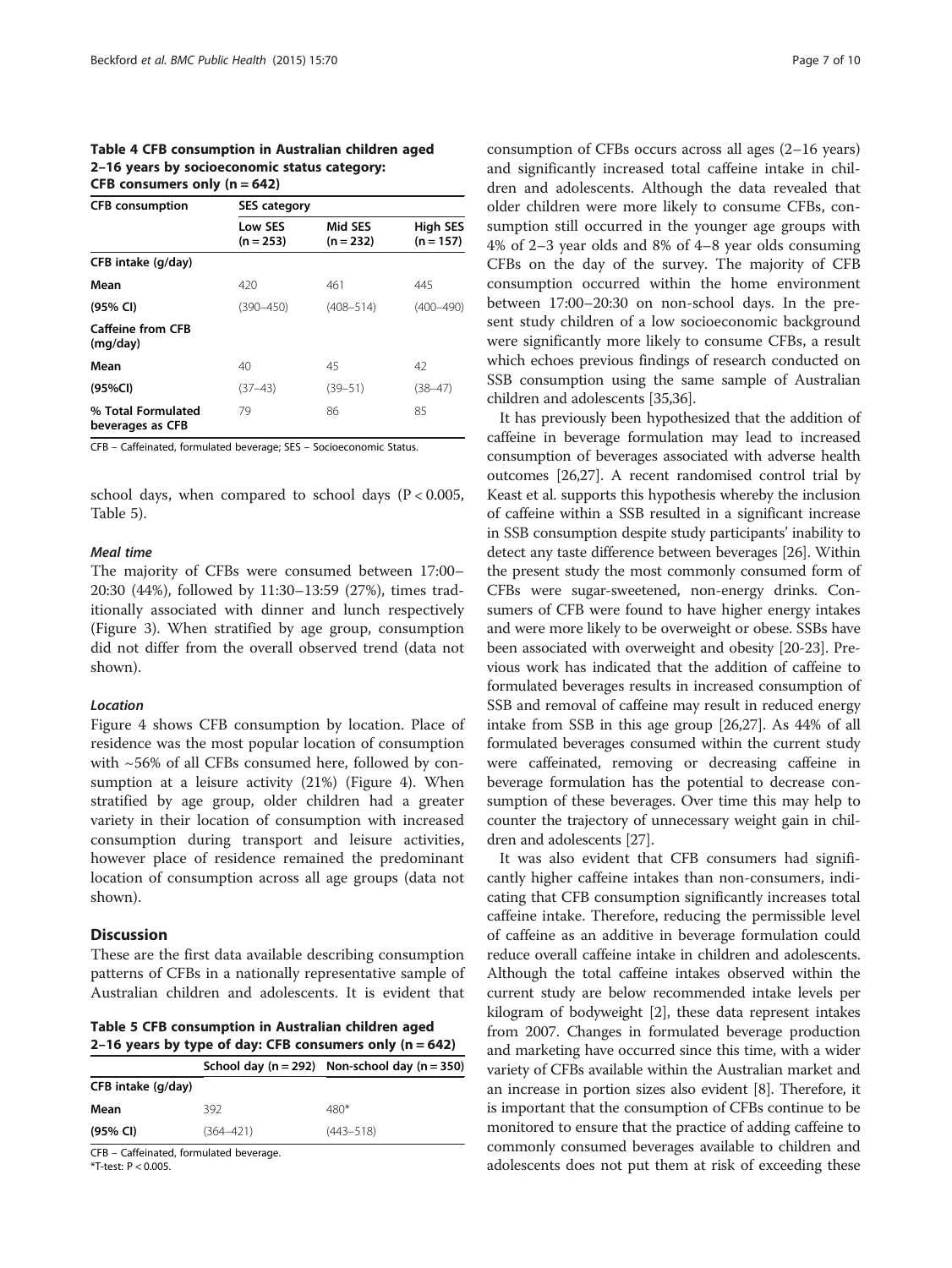<span id="page-7-0"></span>

recommendations. The results from this study provide important baseline data for tracking changes in consumption over time. By monitoring consumption patterns over time, potential areas for intervention can also be identified.

## Potential areas for intervention

Identifying the demographic factors associated with consumption of CFBs may help to identify intervention points. Our results reflect those of a similar study conducted within the same population group by Hafekost et al. (2011), who found that older children were more likely to consume SSBs and that consumption of these beverages was highest at home [[36](#page-9-0)]. Similarly, in the present study we observed that 56% of CFBs were

consumed at a place of residence and 44% of CFBs were consumed within the "dinner" time bracket, where parental involvement in food choices are likely. In addition to modifying current food regulations that permit the inclusion of caffeine as an additive in beverage formulation, the results from this study suggest the need to target parental influences over beverage choices with meals. As research has shown that parental food choices can significantly influence food and beverage consumption in children through both exposure and role-modelling [[37,38](#page-9-0)], targeting parental acceptance of CFBs as a mealtime beverage and promoting alternative beverage options such as water and unflavoured milk may lower children's consumption of CFBs. These interventions should be in a

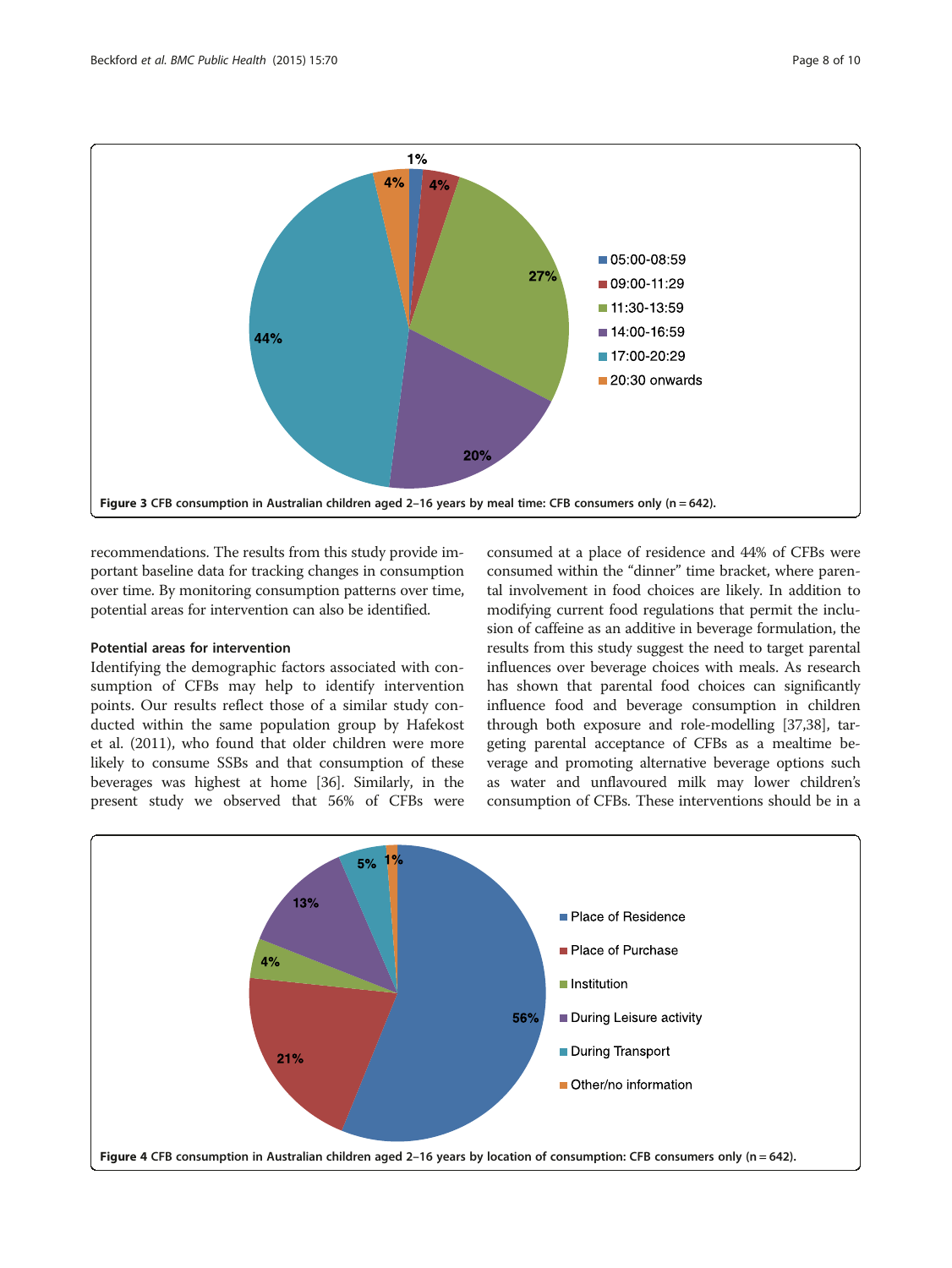<span id="page-8-0"></span>form that is accessible and meaningful to older children and adolescents across a range of SES backgrounds.

## Limitations of this research

The main strength of this study is the use of data from the Australian National Nutrition and Physical Activity Survey, a large nationally representative sample of Australian children and adolescents. However, despite the robust sampling procedures used, participation was voluntary and thus some differences exist between the sample population and the broader Australian population; participants were typically from higher income earning households, than the average population [\[28](#page-9-0)]. The use of 24-hour recalls also provides some limitations as they are subject to participant recall bias and underreporting [[39](#page-9-0)]. However previous analyses of the 2007 CNPAS data indicated that under-reporting in this sample of children was only evident in 14–16 year olds, and the extent of under-reporting within this age group was proven to be minimal [\[29](#page-9-0)].

Data for this study was collected over a six-month period from February to August, encompassing three different seasons. In Australia this covers summer, autumn and winter. Although this minimises the possible effect of seasonality on results, it should be noted that seasonal variation may influence fluid consumption and this may limit the results of this study. Due to the wide age range of participants within the survey and the lack of participant defined meal times, some misclassification of meal times may have occurred and consumption patterns reported across meal time may have been incorrectly estimated.

## Conclusions

Consumption of CFBs occurred across all age groups and was associated with increased energy and caffeine intakes. Modifications to the permissibility of caffeine as a food additive may be an appropriate strategy to reduce the intake of caffeine and CFB in this age group. These data provide insights into potential intervention targets to lower intakes of CFBs, including parental influences over beverages choices with meals. These interventions should be in a form that is accessible and meaningful to older children and adolescents across a range of SES backgrounds.

#### Abbreviations

CFB: Caffeinated, formulated beverage; SSB: Sugar-sweetened beverage; SS-CFB: Sugar-sweetened caffeinated, formulated beverage; ASB: Artificiallysweetened beverage; AS-CFB: Artificially-sweetened caffeinated, formulated beverage; FSANZ: Food standards Australia New Zealand; CNPAS: Children's nutritional and physical activity survey; SES: Socioeconomic status; AHS: Australian Health Survey.

#### Competing interests

The authors declare that they have no competing interest.

#### Authors' contributions

KB conducted the statistical analysis and wrote the manuscript. LJR and CAG designed the research, helped with data interpretation, revised the manuscript and provided significant consultation. All authors have read and approved the final manuscript.

#### Acknowledgements

We thank Dr John Reynolds for his guidance with statistical analyses. We acknowledge Commonwealth Scientific Industry Research Organisation, University of South Australia, and the Department of Health and Ageing in the collection of data. We acknowledge the Australian Social Science Data Archive for the availability of the data sets. We declare that those who carried out the original analysis and collection of the data bear no responsibility for the additional analysis or interpretation of them.

#### Received: 7 May 2014 Accepted: 19 January 2015 Published online: 31 January 2015

#### References

- 1. Heckman MA, Weil J, de Mejia EG. Caffeine (1, 3, 7-trimethylxanthine) in foods: a comprehensive review on consumption, functionality, safety, and regulatory matters. J Food Sci. 2010;75:R77–87.
- 2. Consumer Information: Caffeine. [[http://www.foodstandards.gov.au/](http://www.foodstandards.gov.au/consumer/generalissues/Pages/Caffeine.aspx) [consumer/generalissues/Pages/Caffeine.aspx](http://www.foodstandards.gov.au/consumer/generalissues/Pages/Caffeine.aspx)]
- 3. High caffeine energy drinks and other foods containing caffeine. [[https://www.food.gov.uk/science/additives/energydrinks\]](https://www.food.gov.uk/science/additives/energydrinks)
- 4. List of Permitted Food Additives with Other Generally Accepted Uses. [<http://www.hc-sc.gc.ca/fn-an/securit/addit/list/8-other-autre-eng.php>]
- 5. Food Additive Status List. [\[http://www.fda.gov/food/](http://www.fda.gov/food/ingredientspackaginglabeling/foodadditivesingredients/ucm091048.htm#ftnC) [ingredientspackaginglabeling/foodadditivesingredients/ucm091048.](http://www.fda.gov/food/ingredientspackaginglabeling/foodadditivesingredients/ucm091048.htm#ftnC) [htm#ftnC\]](http://www.fda.gov/food/ingredientspackaginglabeling/foodadditivesingredients/ucm091048.htm#ftnC)
- 6. Australia New Zealand Food Standards Code Standard 1.3.1 Food Additives. [\[http://www.comlaw.gov.au/Series/F2008B00614\]](http://www.comlaw.gov.au/Series/F2008B00614)
- 7. Australia New Zealand Food Standards Code Standard 2.6.4 Formulated Caffeinated Beverages. [[http://www.comlaw.gov.au/Series/F2008B00793\]](http://www.comlaw.gov.au/Series/F2008B00793)
- 8. Food Regulation Standing Committee Caffeine Working Group. Food Regulation Policy Options Paper: The Regulation of Caffeine in Foods. Woden, ACT: Food Regulation Standing Committee Caffeine Working Group; 2013.
- 9. It's Your Health Caffeine. [[http://www.cg.cfpsa.ca/cg-pc/Comox/SiteCollec](http://www.cg.cfpsa.ca/cg-pc/Comox/SiteCollectionDocuments/EN/Health%20Promotion/WW_Additional_Handouts/70%20-%20Caffeine_EN.pdf)[tionDocuments/EN/Health%20Promotion/WW\\_Additional\\_Handouts/70%20-](http://www.cg.cfpsa.ca/cg-pc/Comox/SiteCollectionDocuments/EN/Health%20Promotion/WW_Additional_Handouts/70%20-%20Caffeine_EN.pdf) %20Caffeine\_FN.pdfl
- 10. FDA to Investigate Caffeine. [[http://www.fda.gov/ForConsumers/](http://www.fda.gov/ForConsumers/ConsumerUpdates/ucm350570.htm) [ConsumerUpdates/ucm350570.htm\]](http://www.fda.gov/ForConsumers/ConsumerUpdates/ucm350570.htm)
- 11. Heatherley SV, Hayward RC, Seers HE, Rogers PJ. Cognitive and psychomotor performance, mood, and pressor effects of caffeine after 4, 6 and 8 h caffeine abstinence. Psychopharmacology (Berl). 2005;178:461–70.
- 12. Griffiths RR, Woodson PP. Caffeine physical dependence: a review of human and laboratory animal studies. Psychopharmacology (Berl). 1988;94:437–51.
- 13. Department of Health and Ageing, National Health and Medical Research Council. Nutrient Reference values for Australia and New Zealand. Canberra, ACT: Commonwealth of Australia; 2006.
- 14. Fitt E, Pell D, Cole D. Assessing caffeine intake in the United Kingdom diet. Food Chem. 2013;140:421–6.
- 15. Frary CD, Johnson RK, Wang MQ. Food sources and intakes of caffeine in the diets of persons in the United States. J Am Diet Assoc. 2005;105:110–3.
- 16. Knight CA, Knight I, Mitchell DC. Beverage caffeine intakes in young children in Canada and the US. Can J Diet Pract Res. 2006;67:96–9.
- 17. Riddell LJ, Sayompark D, Oliver P, Keast RSJ. Caffeine as an Ingredient in Sugar Sweetened Beverages. In: Preedy VR, editor. Caffeine: Chemistry, Analysis, Function and Effects. Cambridge: Royal Society of Chemistry; 2012. p. 22–38.
- 18. Armfield JM, Spencer AJ, Roberts-Thomson KF, Plastow K. Water fluoridation and the association of sugar-sweetened beverage consumption and dental caries in Australian children. Am J Public Health. 2013;103:494–500.
- 19. Whiting SJ, Vatanparast H, Baxter-Jones A, Faulkner RA, Mirwald R, Bailey DA. Factors that affect bone mineral accrual in the adolescent growth spurt. J Nutr. 2004;134:696S–700.
- 20. de Ruyter JC, Olthof MR, Seidell JC, Katan MB. A trial of sugar-free or sugar-sweetened beverages and body weight in children. N Engl J Med. 2012;367:1397–406.